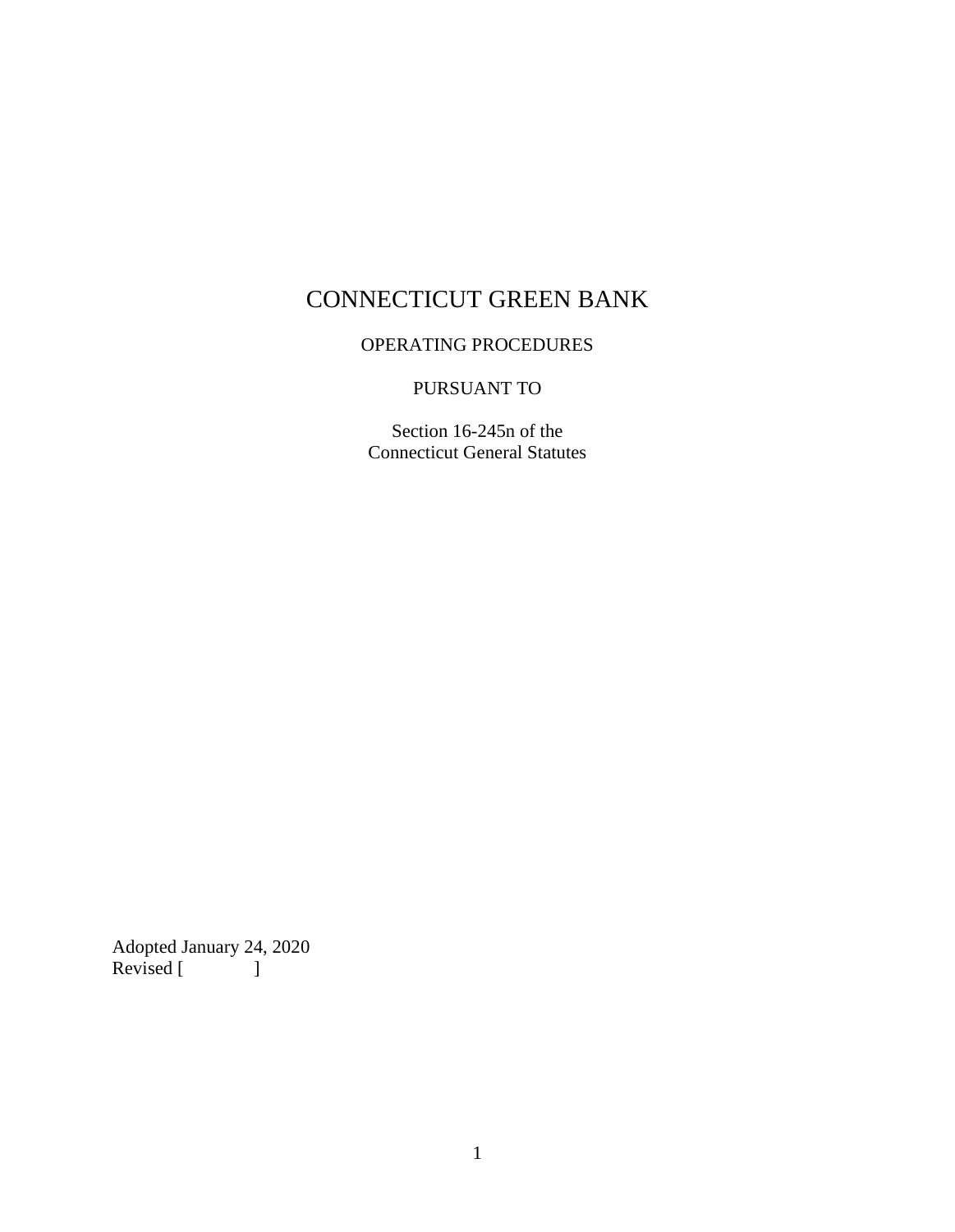#### **I. DEFINITIONS**

Definitions of terms used in these Operating Procedures are as stated in the Green Bank's Bylaws or in Section 16-245n of the General Statutes.

Clean Energy Project: An activity that (i) promotes investment in clean energy; (ii) fosters the growth, development, and commercialization of clean energy sources and related enterprises; (iii) stimulates demand for clean energy and deployment of clean energy sources that serve end use customers in this state; or (iv) supports the development of advanced technologies that reduce energy use from traditional sources. For purposes of this definition, "clean energy" has the meaning as provided in Connecticut General Statutes § 16-245n(a), as may be amended from time to time.

Environmental Infrastructure Project: An activity that (i) promotes investment in environmental infrastructure and (ii) fosters the growth, development, and commercialization of environmental infrastructure and related enterprises. For purposes of this definition, "environmental infrastructure" has the meaning as provided in Connecticut General Statutes § 16-245n(a), as may be amended from time to time.

#### **II. GENERAL PURPOSES**

The general purposes of the Connecticut Green Bank shall be as prescribed in Section 16-245n of the General Statutes, and in a resolution of purposes adopted by the Board pursuant to Section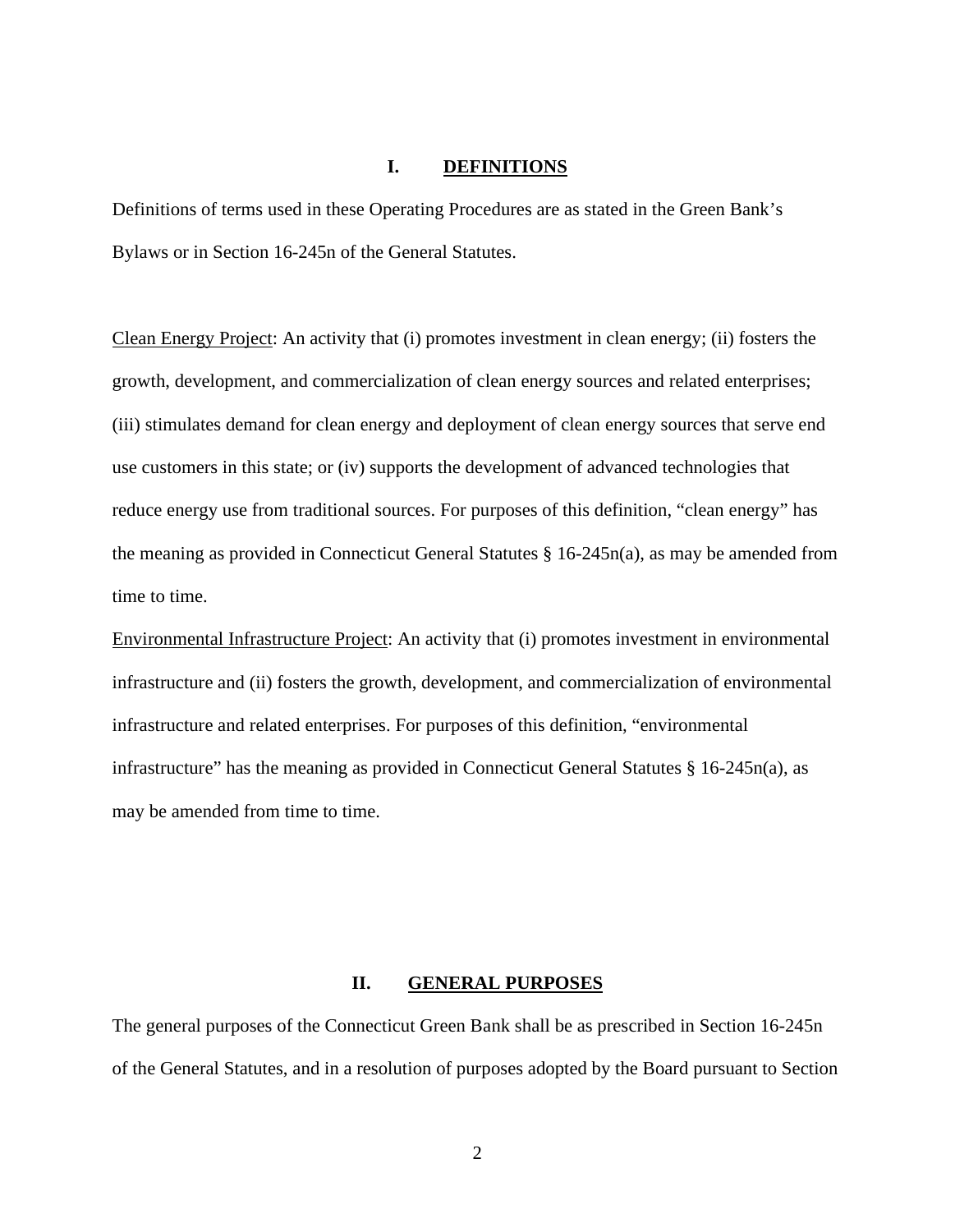16-245n(d)(1) of the Connecticut General Statutes, including implementation of the Comprehensive Plan (all together referred to in these Operating Procedures as "the purposes of the Green Bank").

### **III. GOVERNANCE**

The Green Bank, a quasi-public authority of the State of Connecticut, shall be governed by a Board of Directors comprised of a number and appointed in a manner as prescribed in Section 16-245n(e) of the General Statutes. The affairs of the Board shall be conducted in accordance with applicable law, the Green Bank's Bylaws, and such policies with respect to corporate governance as may be adopted by the Board.

#### **IV. ADMINISTRATION**

The affairs of the Green Bank shall be administered in accordance with applicable law, the Bylaws, these Operating Procedures and other administrative policies as may be adopted by the President in consultation with the Board. The Board shall appoint a President and such other officers as provided in the Bylaws. Under the direction of the Board, such officers shall conduct the business of the Green Bank and shall have such authority as is conferred by applicable law, the Bylaws, these Operating Procedures, and the Board. References in these Operating Procedures to approval by the Board shall mean and include approval by the Board or by any duly constituted committee thereof authorized to act on behalf of the Board pursuant to the Bylaws of the Green Bank.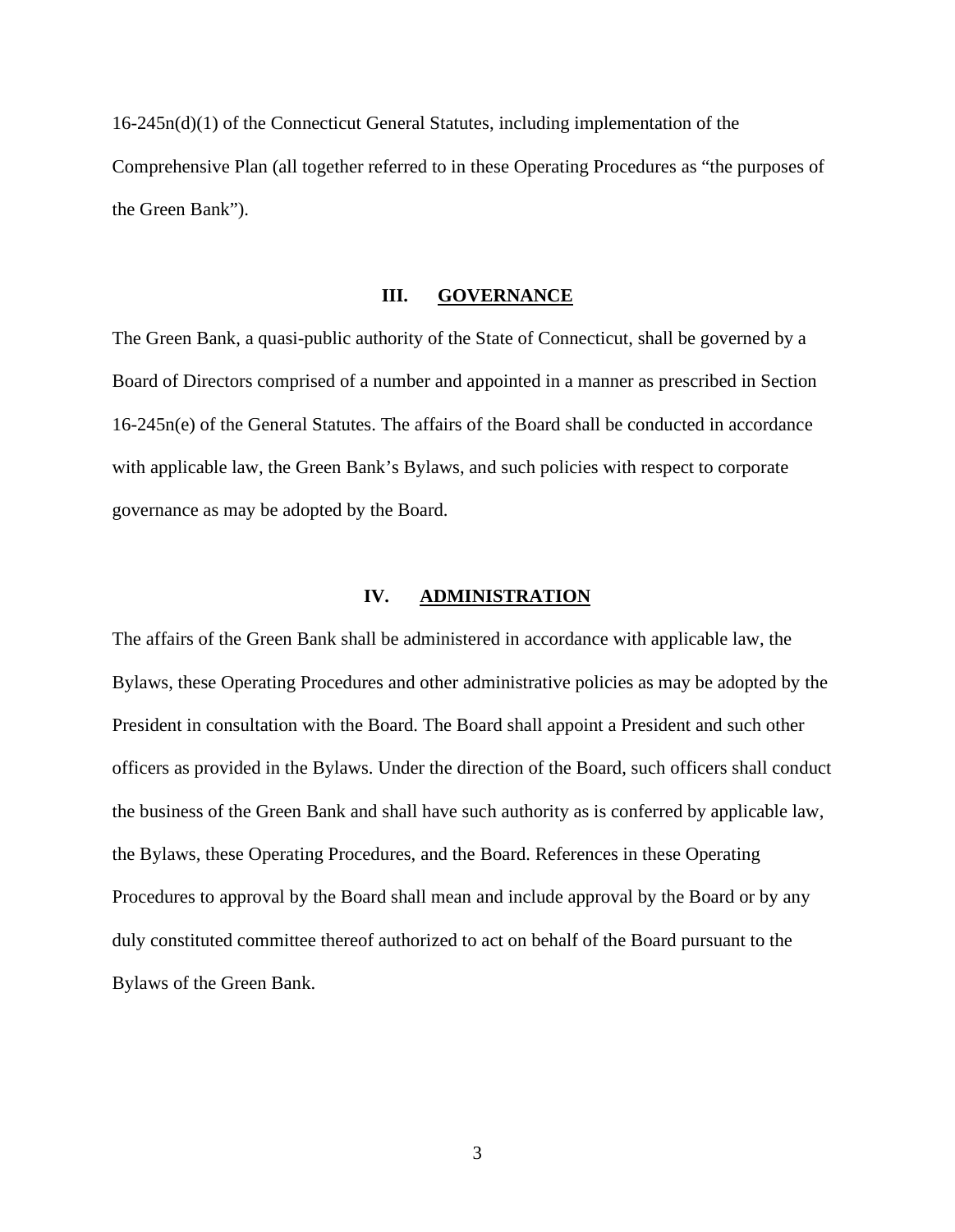#### **V. ADOPTION OF ANNUAL OPERATING BUDGET AND PLAN OF OPERATION**

Sixty (60) days prior to the close of each fiscal year, the President shall cause to be prepared a suggested Annual Operating Budget for the forthcoming fiscal year, which shall also comprise the Annual Plan of Operation. The suggested Annual Operating Budget for the forthcoming fiscal year shall be considered by the Board prior the close of the then current fiscal year, modified if deemed necessary, and adopted to be effective beginning the first day of the forthcoming fiscal year.

Any expenditure that exceeds the amount annually budgeted for a specific line item in the Annual Operating Budget by an amount greater than ten thousand dollars (\$10,000) shall require the approval of the Board.

The Annual Operating Budget shall incorporate the Green Bank's Annual Plan of Operation by specifying operating, programmatic, investment, and other expenses for the forthcoming fiscal year.

## **VI. COMMUNITY DEVELOPMENT FINANCIAL INSTITUTION**

The Green Bank or an affiliate may seek to qualify as a Community Development Financial Institution under Section 4702 of the United States Code. If approved as a Community Development Financial Institution, then the Green Bank would be treated as a qualified community development entity for purposes of Section 45D and Section 1400N(m) of the Internal Revenue Code.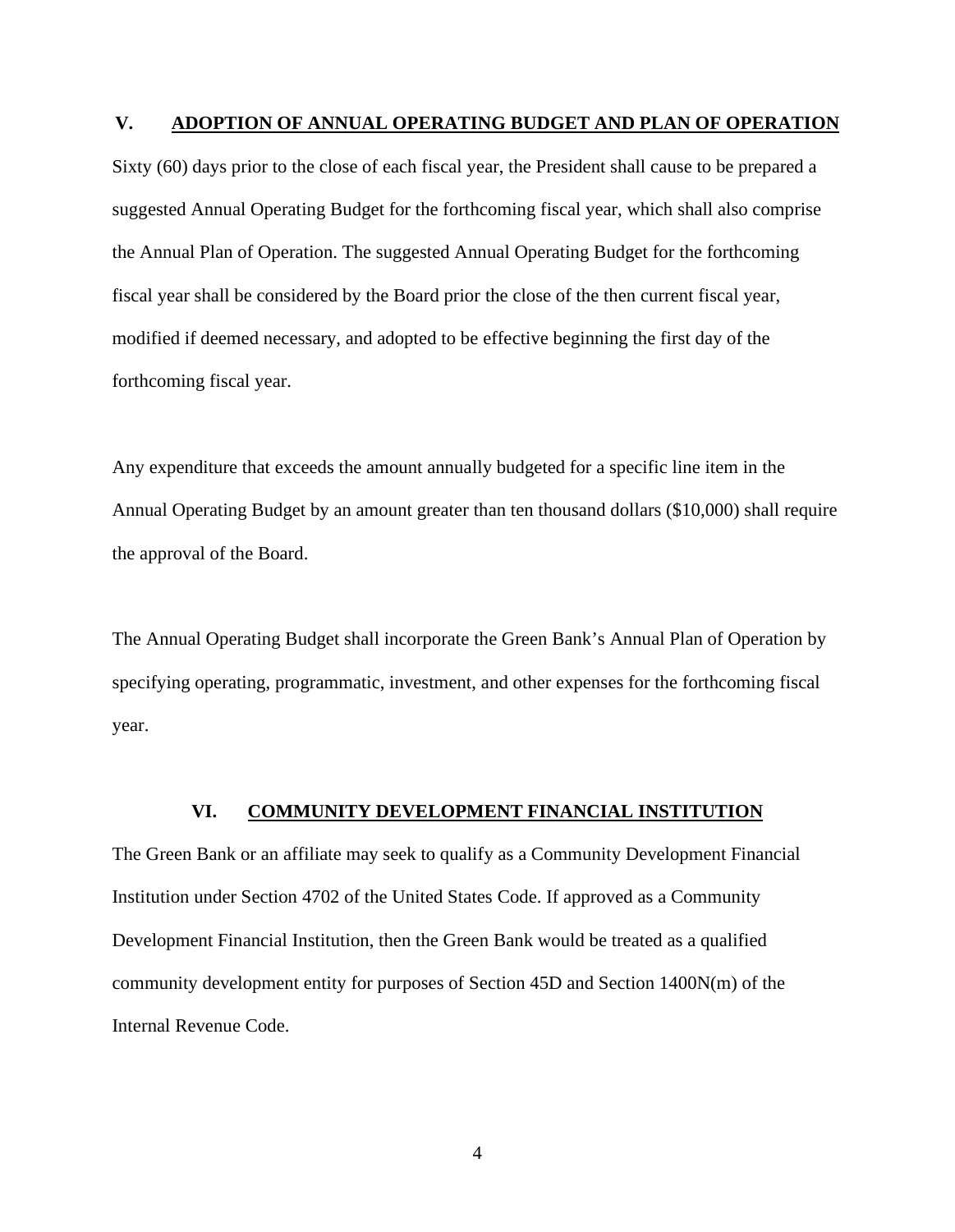#### **VI. PERSONNEL POLICIES**

All employees shall be exempt from the classified service and shall have all rights and benefits provided by applicable law. Grade classifications for each job title shall be established by the President, subject to Board approval.

Hiring & Promotions: The President shall, in accordance with the Green Bank's Bylaws, establish a schedule of positions and total staffing levels for the Green Bank. The schedule of positions shall describe the signature authority, if any, of each position. The President, acting on behalf of the Board, may from time to time fill any position on such schedule of positions and within such total staffing levels, except as may otherwise be provided in the Bylaws or any applicable resolution of the Board. The creation of any new Director-level position shall require the separate approval of the Board. For these purposes, "Director-level" means a Green Bank staff position one level under the officers in the Green Bank's staff organizational chart.

Whenever possible, the Green Bank shall maintain an identifiable career path for each class of positions on the schedule of positions approved by the Board. If the President determines it to be appropriate, then a current employee's position may be reclassified to another position within said career path. New positions approved by the Board and existing positions that become available as a result of a current employee vacating such position shall be posted internally and, if the President determines it to be appropriate, then publicly advertised in a manner reasonably designed to reach a range of possible applicants. A current employee shall be eligible for reclassification or promotion to an existing or new position only if such employee has at least six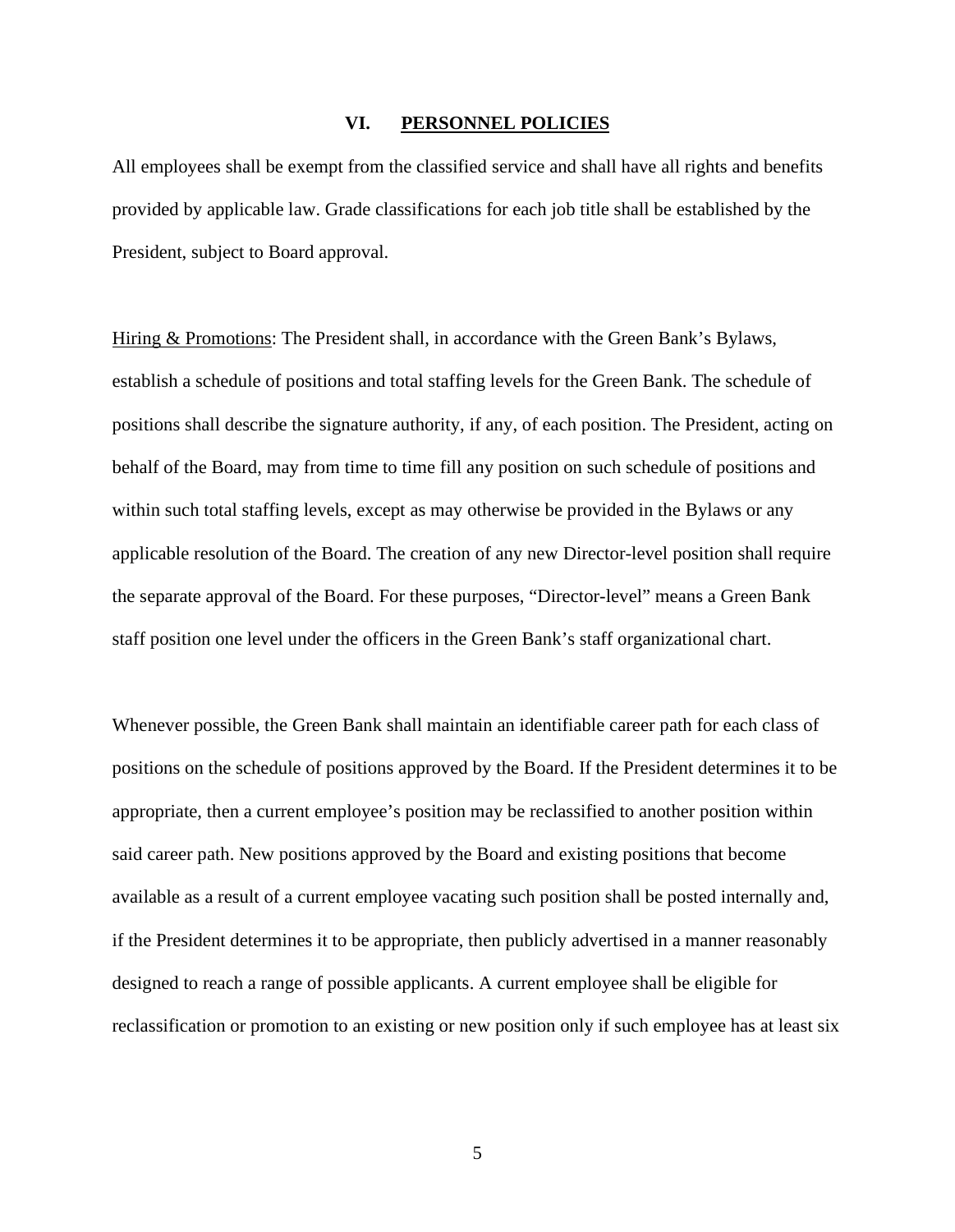(6) months of service with the Green Bank and meets the minimum qualifications for such position.

Notwithstanding any other provision of this section or any employee handbook or other personnel policies of the Green Bank, the position of the President, the manner of the conduct of any search for qualified applicants for such position, and the terms and conditions of employment in such position, including matters of compensation, dismissal, and severance, shall be in the discretion and subject to the approval of the Board. Hiring and promotion shall in all cases be in accordance with the Green Bank's Affirmative Action Plan and applicable statutes.

Compensation and Benefits: The Board shall establish and may from time to time modify reasonable compensation plans and employee benefits programs and policies as the Board determines to be necessary or appropriate to attract and retain qualified employees and carry out the Green Bank's statutory mission, including:

- (a) A compensation plan, which shall consist of sufficient salary grades to provide such compensation rates as may be determined to be necessary or desirable for all job classifications within the Green Bank, and which may include an incentive compensation program for all jobs classifications;
- (b) An employee benefits program, which may include, but is not limited to, vacation days, holidays, sick days, group health, life, and disability insurance, tuition reimbursement, length of service awards and other benefits, including eligibility criteria and benefit levels;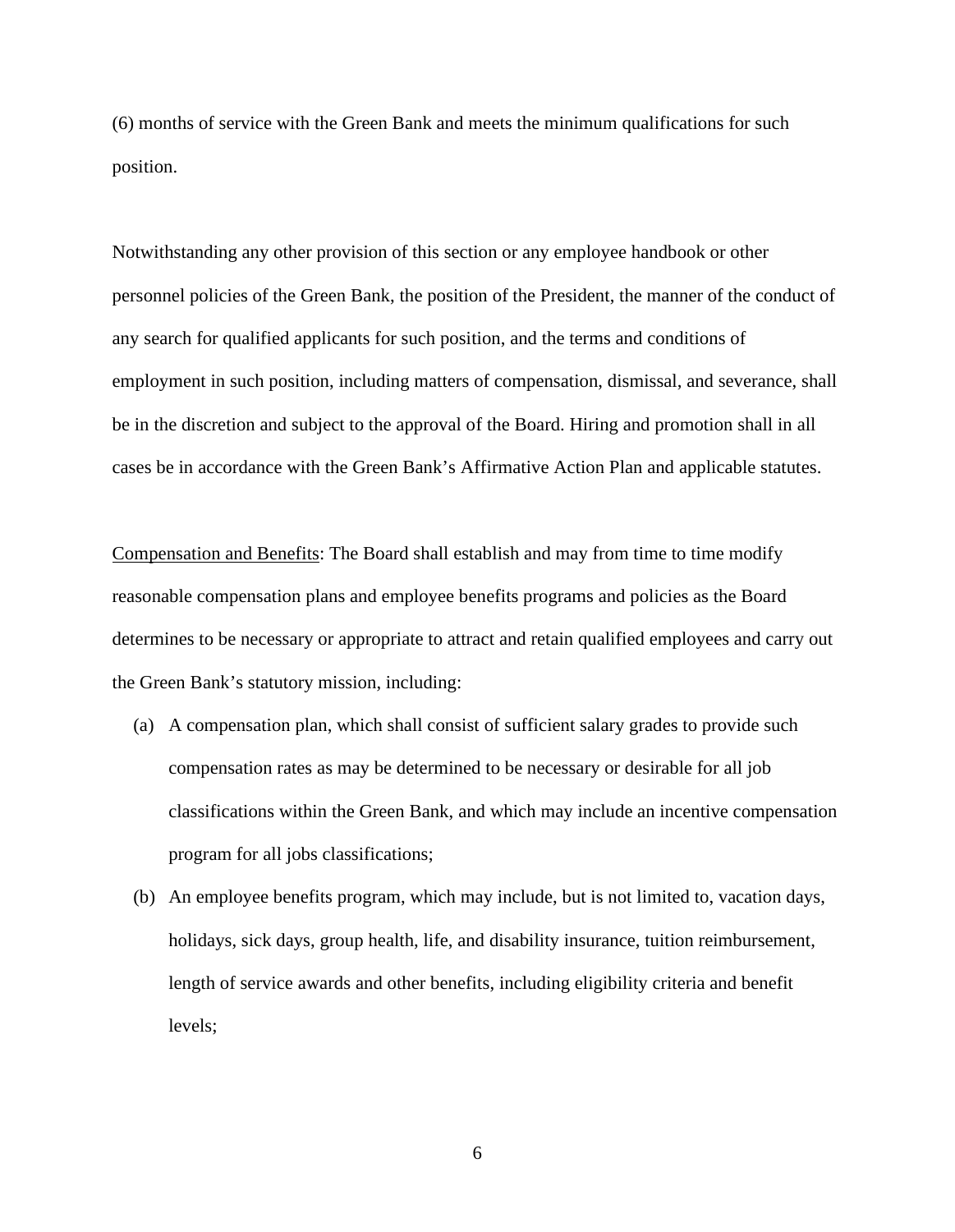- (c) A performance evaluation system, which may be used to determine merit increases in salary and incentive compensation levels;
- (d) Policies with respect to compensatory time, flex-time, and telecommuting;
- (e) Policies with respect to severance pay and benefits;
- (f) Policies with respect to business and travel reimbursement; and
- (g) Other reasonable compensation and employee benefits programs and policies as the Board determines to be necessary and appropriate to attract and retain qualified employees.

The President shall be empowered to administer the Green Bank's compensation plan and employee benefit programs and policies as approved by the Board, and shall have the authority to approve performance evaluations, determine merit increases and incentive compensation payments, and carry out such other duties and responsibilities as appropriate within the overall salary and employee benefits administration plan, except that performance evaluations and determination of merit or other salary increases and bonus payments for the position of President shall be reserved to the Board or the committee of the Board with responsibility for matters of compensation. The President has the authority to establish and modify certain employee policies involving workplace flexibility that do not in the aggregate have an adverse financial impact on the Green Bank. The Board shall review the Green Bank's compensation plan and employee benefit programs a part of its annual review of the Green Bank's Operating Budget and Plan of Operation.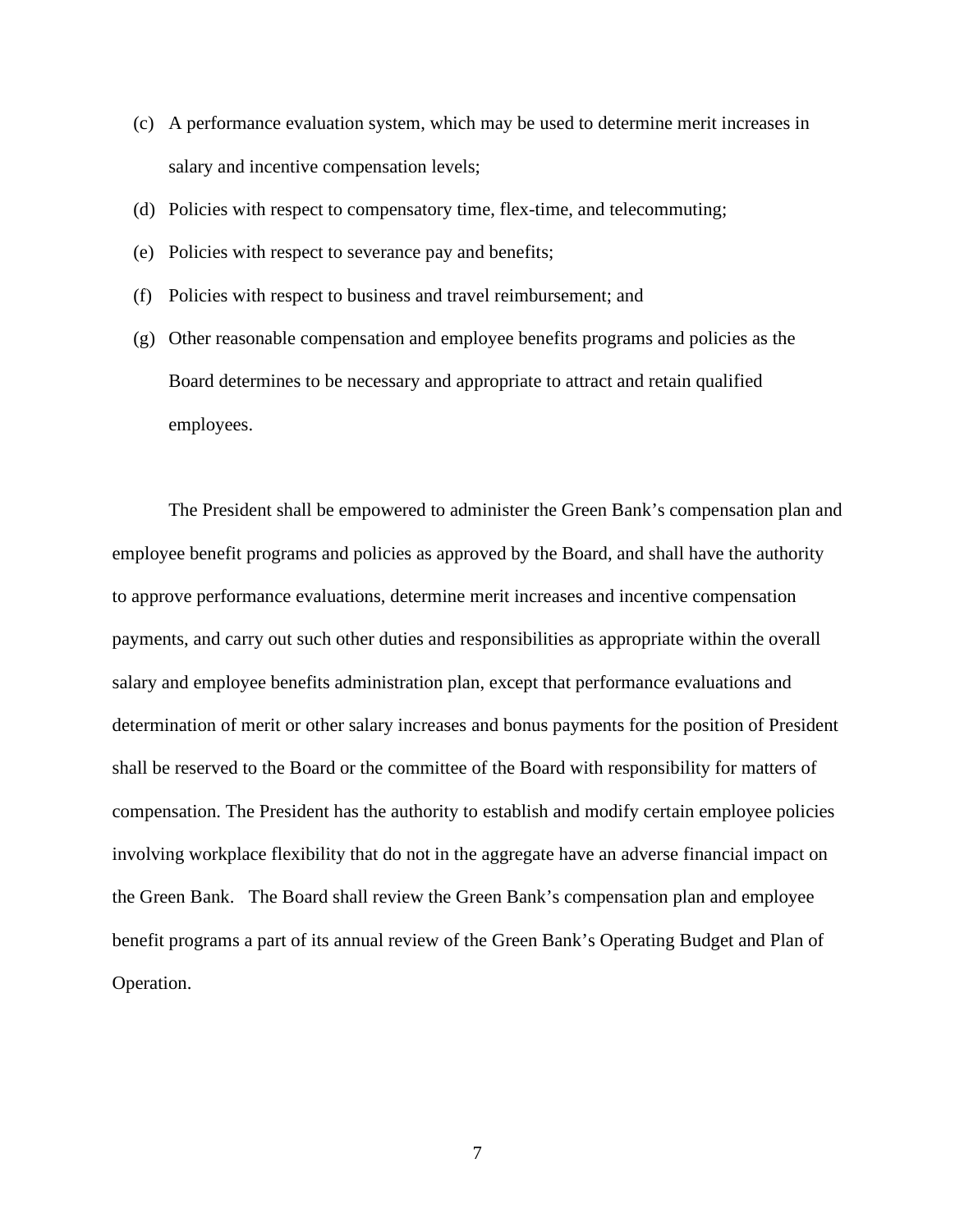Dismissal: Employment with the Green Bank is at-will, which means that either the employee or the Green Bank may terminate the relationship at any time and for any reason, with or without cause. The President may impose any level of disciplinary action, including termination, based upon the severity of the offense requiring discipline and the employee's past work record. This in no way alters the at-will employment policy.

# **VIII. PURCHASE, LEASE, ACQUISITION POLICY FOR REAL AND PERSONAL PROPERTY**

The Green Bank, acting through the President or another duly authorized officer, shall have the authority to invest in, acquire, lease, purchase, own, manage, hold, and dispose of real and personal property, and to lease, convey, or deal in or enter into agreements with respect to such real and personal property, on any terms necessary or incidental to the carrying out of the purposes of the Green Bank.

Procurement Procedures: The Green Bank may purchase, lease, or acquire real and personal property on a bid, negotiated, or open-market basis, including through a sole-source procurement or in such other manner as the President determines to be appropriate and in the best interests of the Green Bank in the circumstances, provided that in the case of any contract or agreement for the purchase, lease, or acquisition of real or personal property requiring an expenditure by the Green Bank in excess of seventy-five thousand dollars (\$75,000), wherever possible bids or proposals shall be solicited from at least three (3) qualified parties. The requirements of this subsection shall not be applicable to transactions entered into by the Green Bank primarily for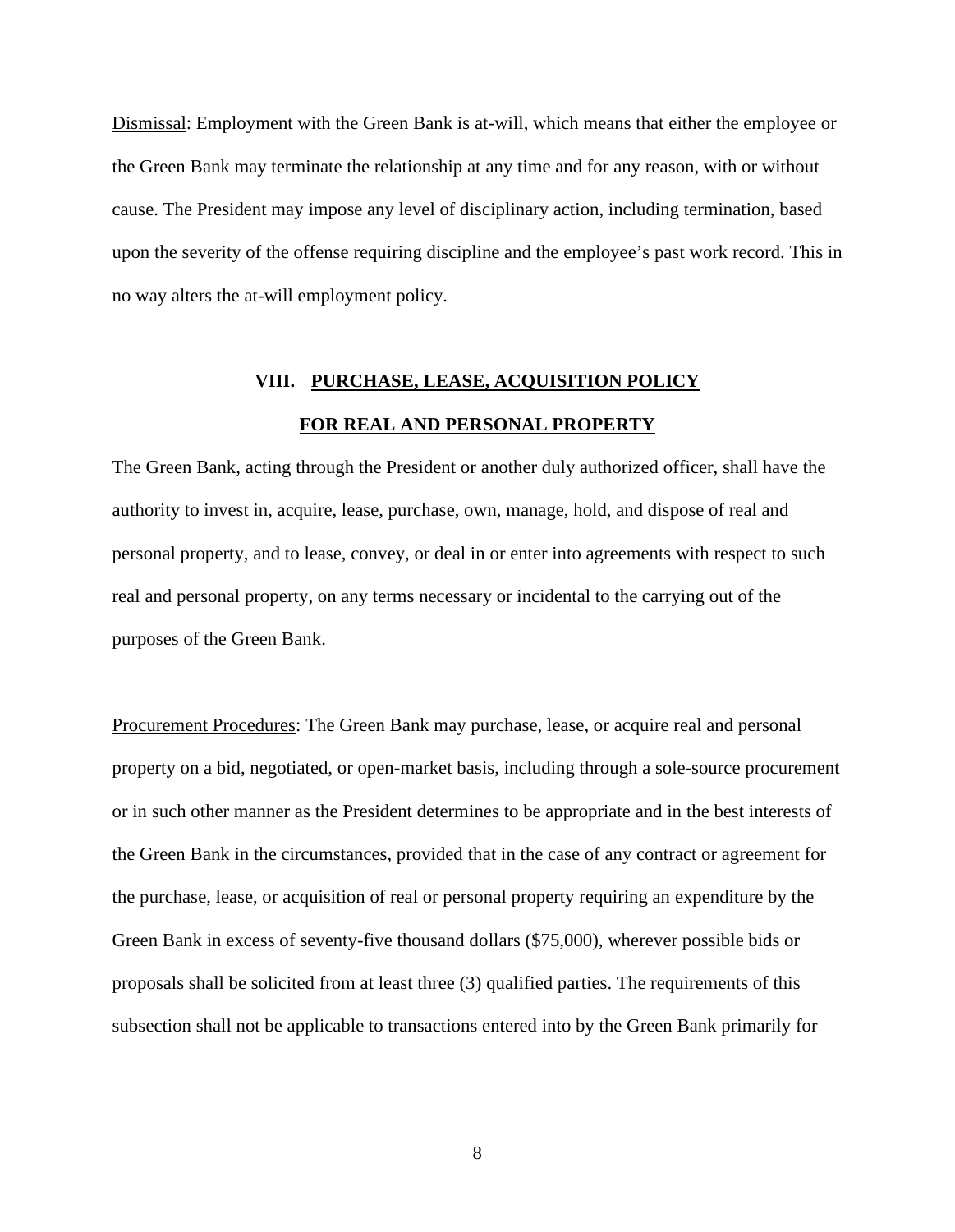the purpose of providing financial assistance pursuant to Articles XII, XIII and XIV of these Operating Procedures.

#### **IX. CONTRACTING FOR PROFESSIONAL SERVICES**

The Green Bank, acting through the President or another duly authorized officer, shall have the authority to engage accountants, attorneys, appraisers, financial advisers, investment advisors, underwriters, investment managers, investment bankers, brokers, architects, construction managers, engineers, and other consultants and professionals on any terms necessary or incidental to the carrying out of the purposes of the Green Bank.

Procurement Procedures: Contracts for professional services shall be awarded by the Green Bank in such manner, including on the basis of a sole-source procurement, as the Board determines to be appropriate and in the best interests of the Green Bank in the circumstances, provided that (i) for such contracts requiring an expenditure by the Green Bank up to and including seventy-five thousand dollars (\$75,000) over a period of one (1) fiscal year, the President has sole approval authority; (ii) for such contracts requiring an expenditure by the Green Bank over seventy-five thousand dollars (\$75,000) and up to and including one hundred fifty thousand dollars (\$150,000) over a period of one (1) fiscal year, the President and the Chairperson must both approve the expenditure; and (iii) for such contracts requiring an expenditure by the Green Bank of over one hundred fifty thousand dollars (\$150,000), such contract shall, whenever possible, be awarded on the basis of a process of competitive negotiation where proposals are solicited from at least three (3) qualified parties. The provisions of Section 1-127 of the General Statutes shall apply to the engagement of auditors by the Green Bank.

#### **X. STATE CONTRACTING REQUIREMENTS**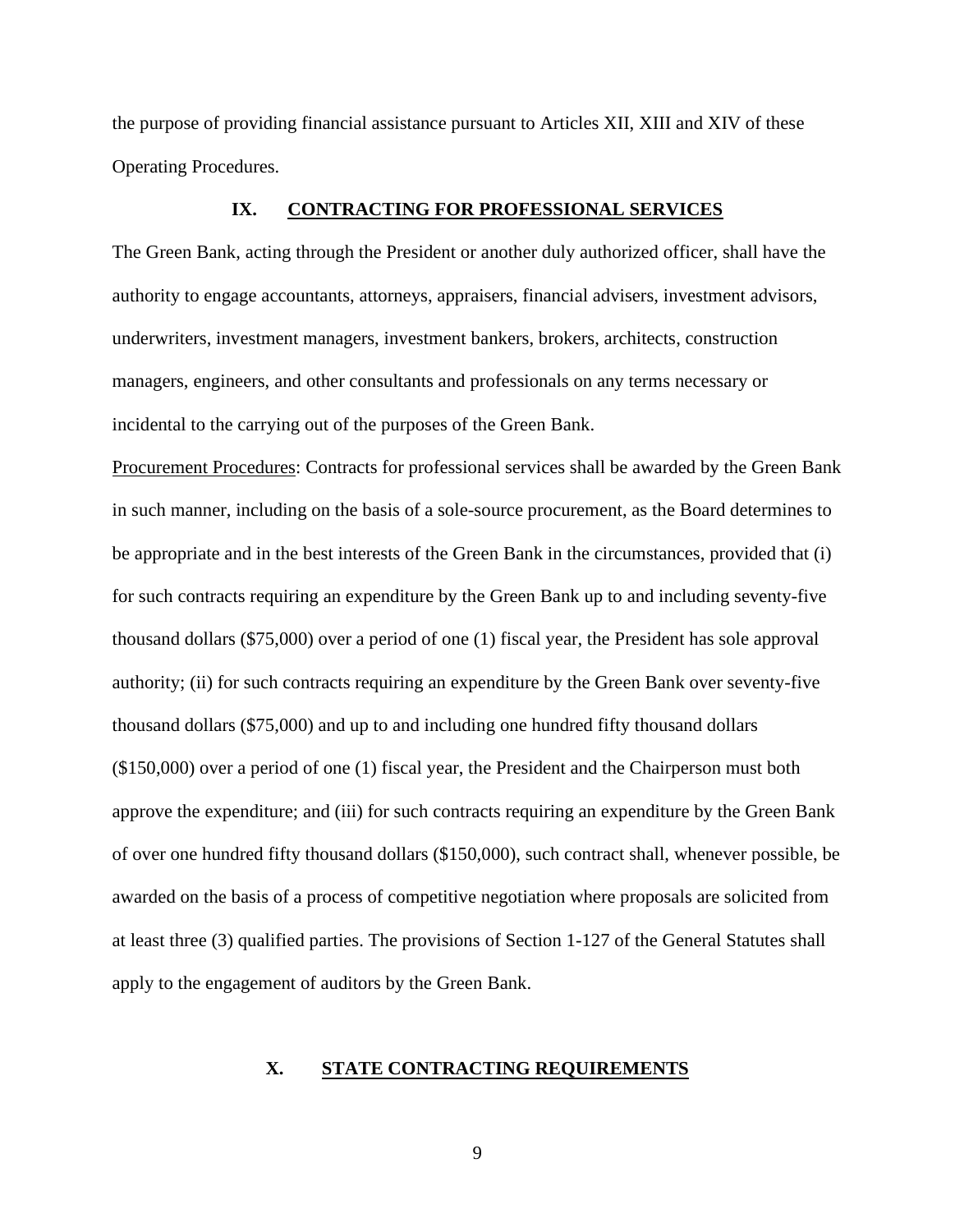Any solicitation of bids or proposals by the Green Bank, and any award of a contract by the Green Bank, shall be subject to all state procurement and contracting requirements applicable to the Green Bank as a quasi public agency of the state

## **XI. FUNDING SOURCES AND PROCEDURES OF**

## **GENERAL APPLICABILITY TO FINANCIAL ASSISTANCE**

Funding Sources: Funding sources specifically authorized by the Statute include, but are not limited to:

- (a) Funds deposited in the Clean Energy Fund or the Environmental Infrastructure Fund as described in Section 16-245n;;
- (b) Any federal funds that can be used for the purposes specified in Section 16-245n(c) of the General Statutes;
- (c) Charitable gifts, grants, and contributions, as well as loans from individuals, corporations, university endowments, and philanthropic foundations;
- (d) Earnings and interest derived from financing support activities for clean energy and environmental infrastructure projects backed by the Green Bank; and
- (e) If and to the extent that the Green Bank or an affiliate qualifies as a Community Development Financing Institution under Section 4702 of the United States Code, then funding from the Community Development Financing Institution Fund administered by the United States Department of Treasury, as well as loans from and investments by depository institutions seeking to comply with their obligations under the United States Community Reinvestment Act of 1977; and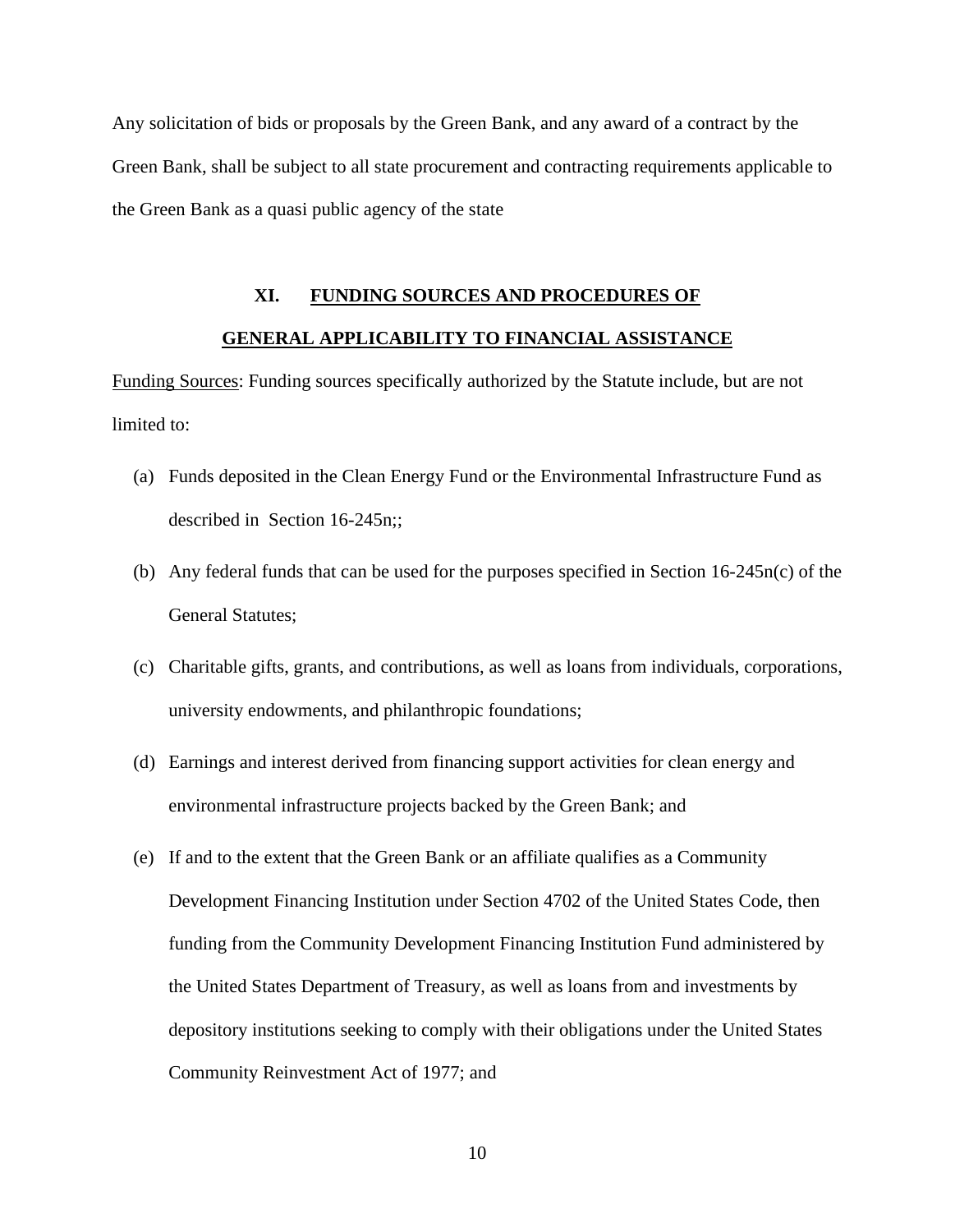(f) The Green Bank may enter into contracts with private sources to raise capital. The average rate of return on such debt or equity shall be set by the Board.

#### Procedures of General Applicability to Financial Assistance:

- (a) The Green Bank may assess reasonable fees on its financing activities to cover its reasonable costs and expenses, as determined by the Board.
- (b) The Green Bank shall make information regarding the rates, terms, and conditions for all of its financing support transactions available to the public for inspection, including formal annual reviews by both a private auditor conducted pursuant to Section 16-  $245n(f)(2)$  of the General Statutes and the Comptroller, and providing details to the public on the Green Bank's Web site; provided that public disclosure shall be restricted for patentable ideas, trade secrets, proprietary or confidential commercial or financial information, disclosure of which may cause commercial harm to a nongovernmental recipient of such financing support and for other information exempt from public records disclosure pursuant to Section 1-210 of the General Statutes.
- (c) Any entity that receives financing for a clean energy or environmental infrastructure project shall provide the board an annual statement during the time period that funds are dispersed, certified as correct by the chief financial officer or authorized representative of the recipient of such financing, setting forth all sources and uses of funds for such project in such detail as may be required by the Green Bank. The Green Bank shall maintain any such audits for not less than five (5) years. Residential projects for buildings with one to four dwelling units are exempt from this and any other annual auditing requirements,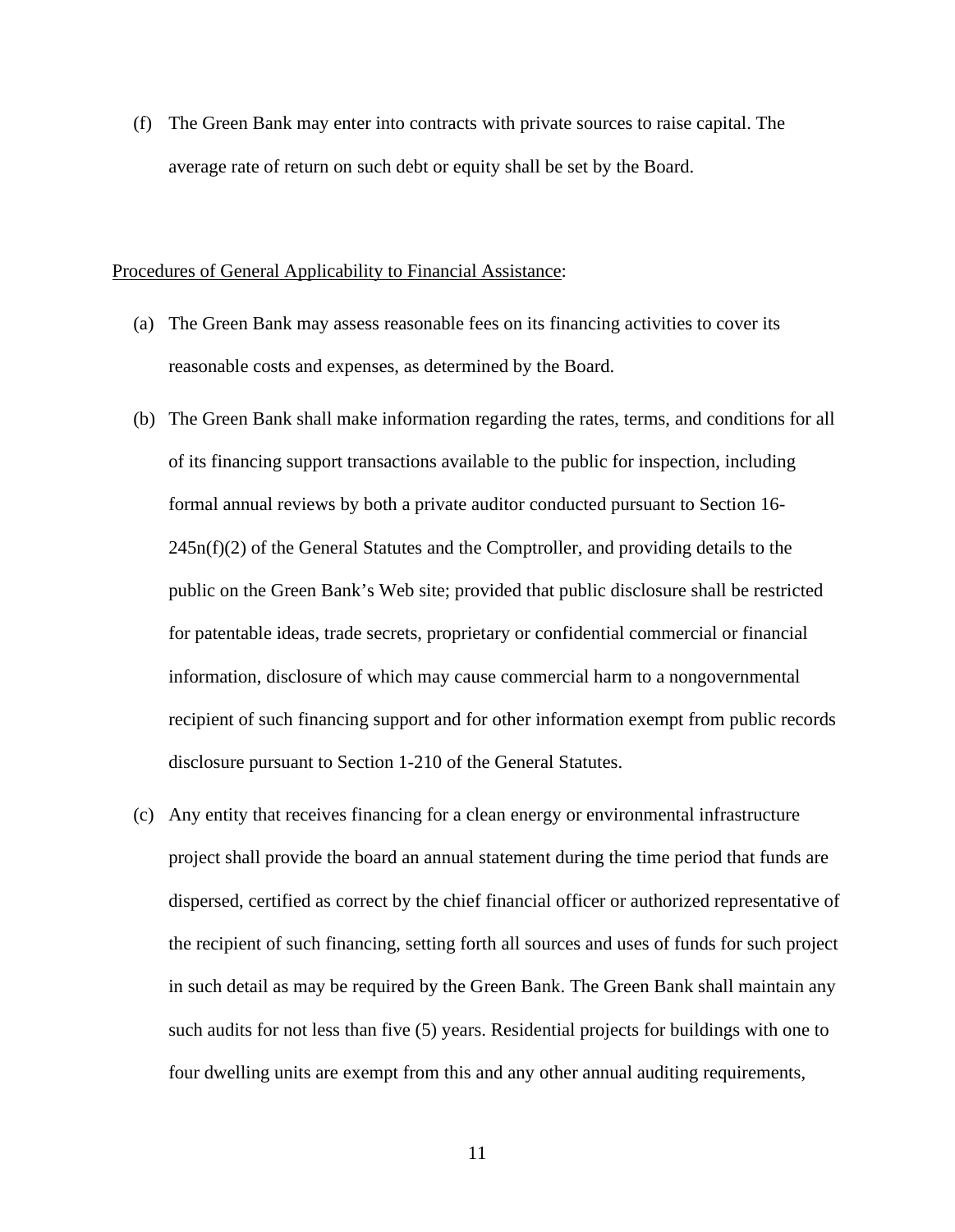except that residential projects may be required to grant their utility companies' permission to release their usage data to the Green Bank.

# **XII. FINANCIAL ASSISTANCE—GRANTS, LOANS OR LOAN GUARANTEES, DEBT AND EQUITY INVESTMENTS**

The procedures in this section are generally applicable to the award of grants, loans or loan guarantees, and debt and equity investments for clean energy or environmental infrastructure projects when the Board determines that one of the following methods be used in the selection and award process: (i) competitive selection and award; (ii) programmatic selection and award; or (iii) strategic selection and award. The factors to be considered in choosing the appropriate selection and award method, and the general procedures to be followed in each such case are set forth below.

### Competitive Selection and Award

Applicability: Competitive selection and award shall be the preferred method when the Board determines that it is appropriate in the circumstances to invite and consider proposals for a particular project or projects in a competitive process under an established schedule and pursuant to formal qualification and selection criteria so that proposers and proposals may be evaluated fairly and thoroughly on a comparative basis.

Issuance of RFP: A request for proposals (RFP) shall be published or distributed in a manner that the Green Bank determines will promote broad participation in the competitive process. Deadlines for particular stages in the competitive selection process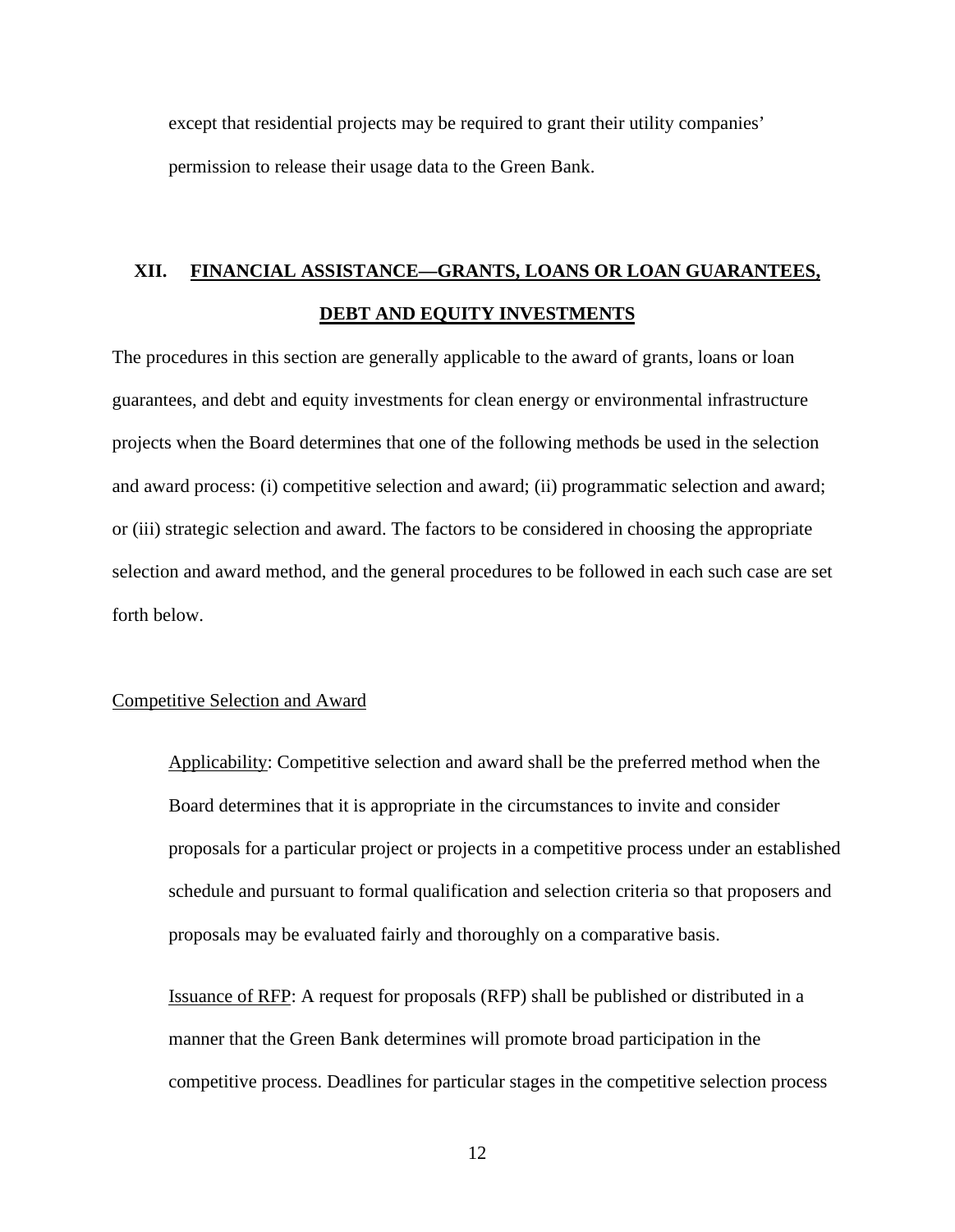will be set forth in the RFP. Notice of the RFP shall be posted on the Web site of the Green Bank, may be published in one or more major daily newspapers published in the State, and may also be posted on the Web site of the Connecticut Department of Administrative Services. The RFP itself shall also be posted on the Web site of the Green Bank and shall be mailed to or otherwise made available to interested parties in a reasonable manner.

Eligibility: Each RFP shall be issued pursuant to guidelines established by the Green Bank consistent with the Green Bank's Comprehensive Plan and Annual Operating Budget. Such guidelines shall at a minimum set forth: (i) proposer qualification requirements; (ii) project eligibility criteria; (iii) the nature and amount of financial assistance available from the Green Bank under the program; (iv) the principal selection criteria; (v) any mandatory terms and conditions under which such funding is available; (vi) applicable application, processing, or other program fees; and (vii) the process by which proposals will be considered and acted upon. Such guidelines may be modified, in whole or in part, from time to time and at any time by the Green Bank, consistent with the authorizing resolution of the Board.

Selection Criteria: Selection criteria shall include, as applicable, (i) the eligibility of the proposer; (ii) the proposer's qualifications and experience; (iii) the financial feasibility of the project, including the availability and firmness of required financing; (iv) the costeffectiveness of the project; (v) the technological characteristics of the project, including the potential for technological improvements and advancements; the project's operational feasibility and commercial applicability; (vi) the jobs created by the project; (vii) the environmental benefits stemming from the project; and (viii) the contributions to be made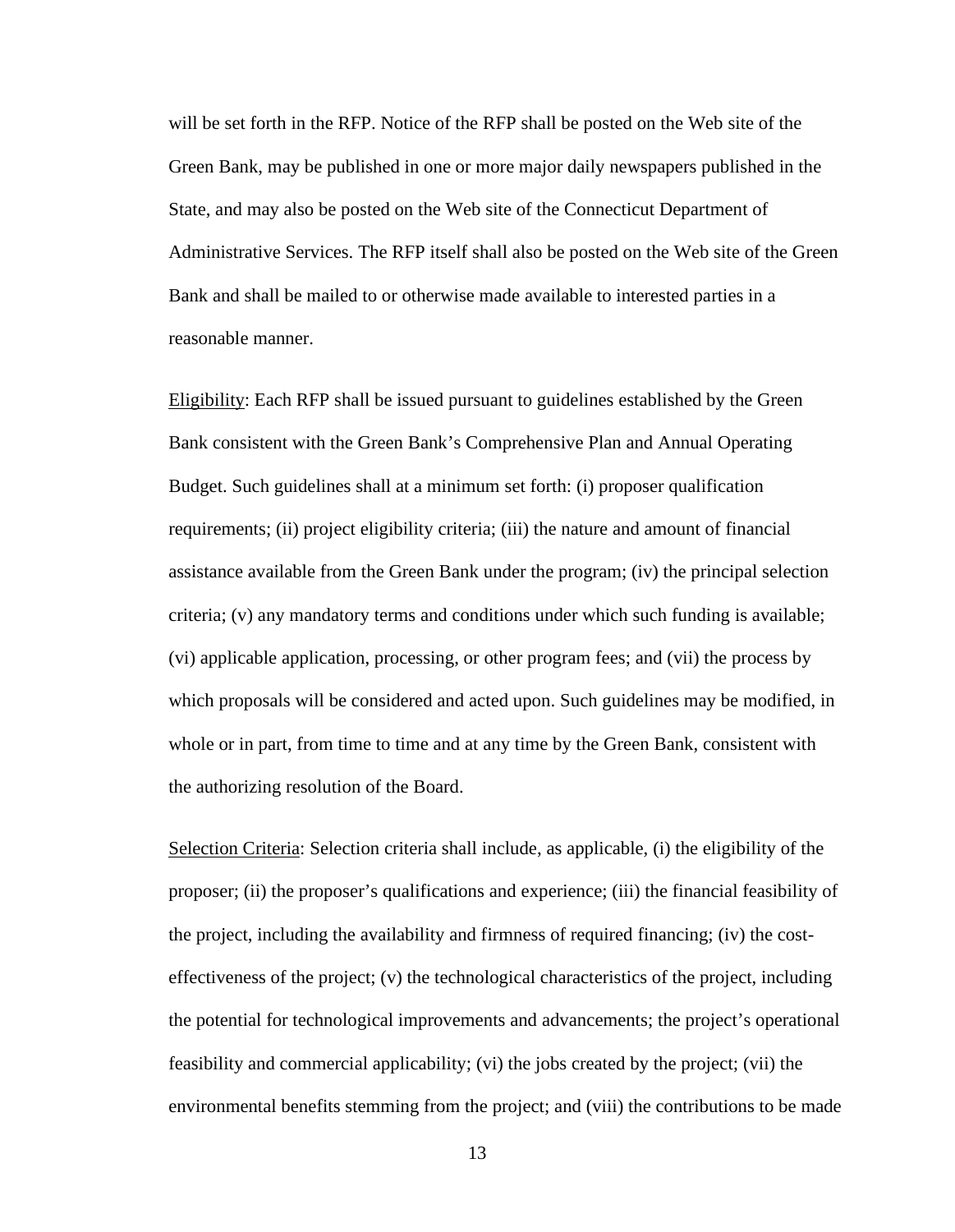by the project toward the statutory purposes of the Green Bank and the furtherance of the Comprehensive Plan. Other selection criteria may be established for any RFP, and any weighting of selection criteria shall be in the discretion of the Green Bank as provided in such RFP. If appropriate in the circumstances, then an RFP may be first issued as a request for qualifications, following which those respondents found to be qualified are invited to respond to a final RFP.

Selection Process: The selection process shall be designed to provide for a fair and thorough evaluation of each eligible and qualified proposal, and shall be described in the RFP. The selection process may include the use of a review or scoring team, which may include members of any advisory committee, members of the staff of the Green Bank, and independent members with relevant industry, academic, or governmental experience. No member of any such review or scoring team shall have any financial or other personal interest in any proposed project. Any such review or scoring team shall act in an advisory capacity only and shall not constitute a committee or subcommittee of the Board, and the members of any such review or scoring team shall not be deemed to be public officials as a result of their service thereon. If the Green Bank determines that the responses to the RFP have been insufficient in number or quality to achieve the objectives of a competitive selection and award process or otherwise determines it to be in the best interest of the Green Bank, then the RFP may be extended, withdrawn and reissued, or cancelled at any time.

Selection Decision: One or more proposers may be selected for the purpose of entering into negotiations, if applicable, with respect to a project. Such selection shall be made by the Green Bank after taking into account the established selection criteria, any report or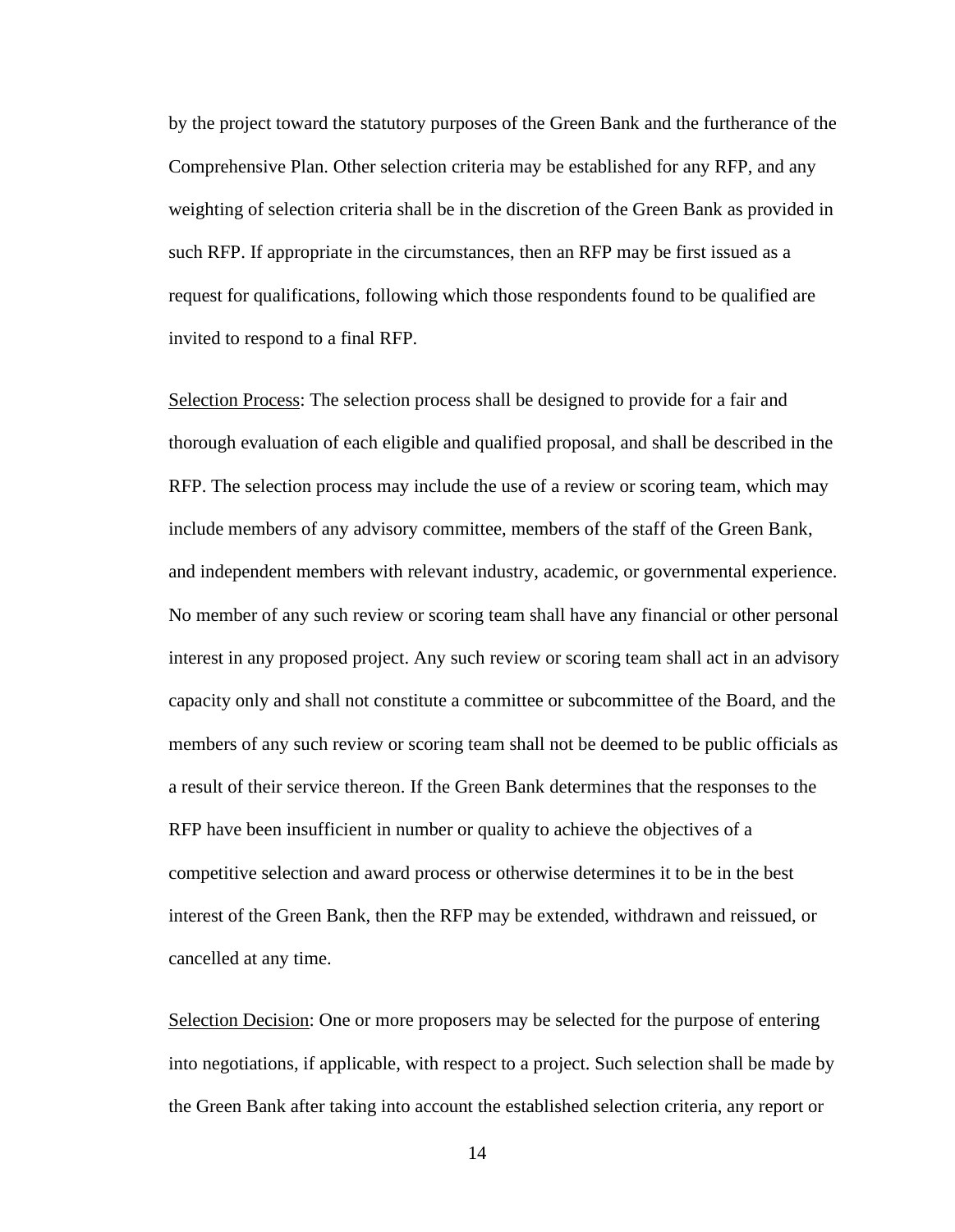recommendation by staff of the Green Bank, the report of any review or scoring team, and the results of any review and recommendation by any advisory committee to the Board, applied on an equitable basis. If more than one proposal is selected, then they may be ranked in order of preference, which ranking may be based on the recommendation of staff of the Green Bank, such advisory committee, or the review or scoring team.

Notification to Proposers; Effect of Selection: All proposers shall be promptly notified of the results of the selection process. Such results may also be posted on the Web site of the Green Bank. Any such selection and notification is solely for the purpose of qualification for possible negotiation and does not constitute a financing commitment or the award of a contract.

Negotiation: The Green Bank may enter into good faith negotiations with one or more of the selected proposers at such time and in such order as the Green Bank may determine in its discretion consistent with the terms of the RFP. The commencement of such negotiations does not signify a commitment to provide financial assistance or to enter into a contract with a proposer. Either the proposer or the Green Bank may terminate such negotiations at any time for any reason. The Green Bank reserves the right to enter into negotiations with any other proposer at any time. Such negotiations shall not be limited to the scope or terms of the proposal but may include such other matters or different terms as the Green Bank may determine to be in the best interests of the Green Bank.

Award: Upon mutual agreement regarding the terms and conditions of the financial assistance, the Green Bank and the selected proposer may enter into a contract which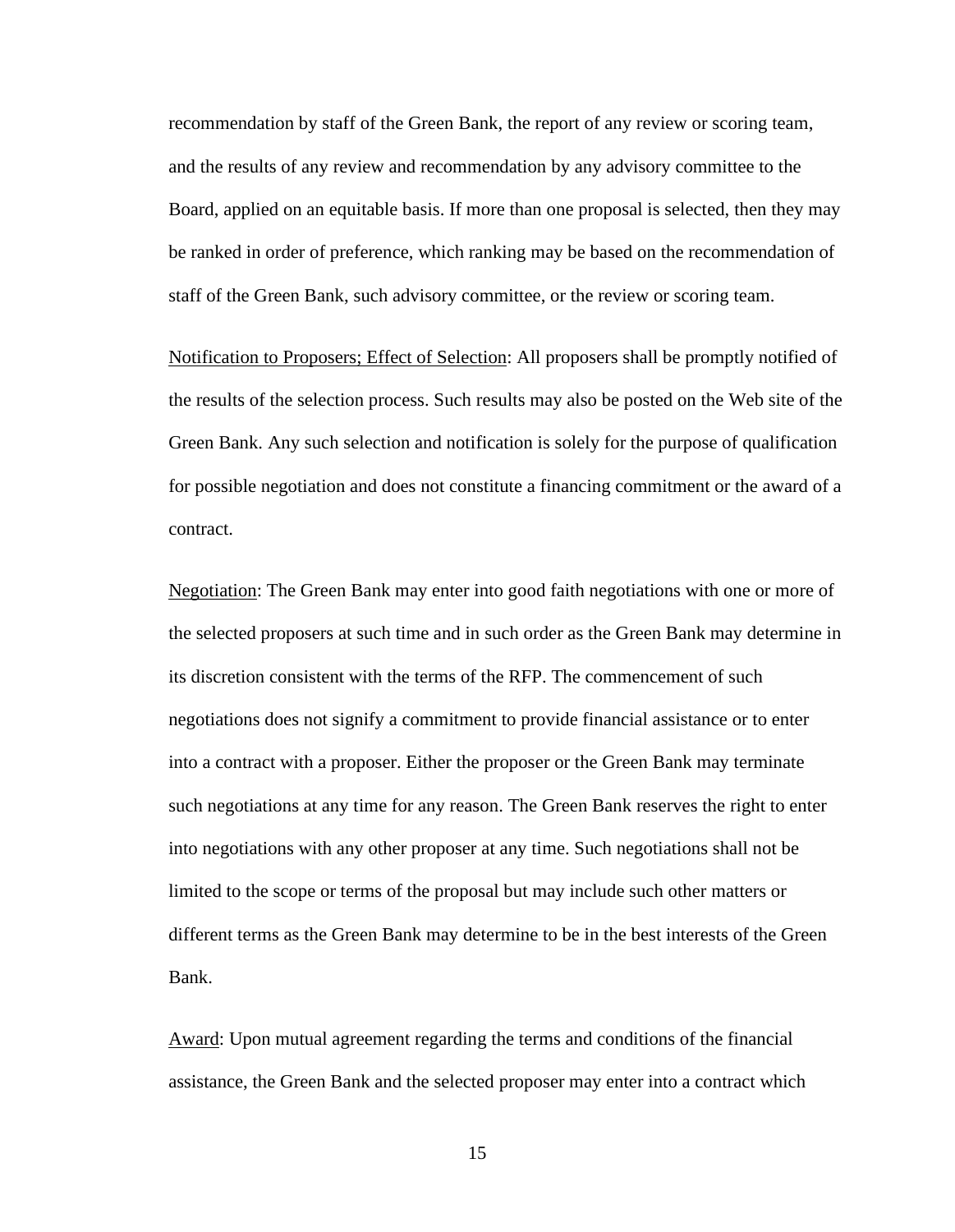memorializes the agreed-upon terms and conditions subject to all necessary Green Bank approvals, including the Board or a duly authorized committee of the Board.

Fees and Expenses: The Green Bank may impose reasonable application, processing, or similar fees in connection with the submission and processing of proposals, and may require, as a condition of negotiation with any selected proposer, that such proposer agree to pay costs incurred by the Green Bank, including fees and disbursements of the Green Bank's counsel, consultants, and other professional advisors. Any pre-established application, processing, or other program fees shall be set forth in the RFP.

State Contracting Requirements: Any RFP shall be subject to, and any definitive financing or contracting documents shall include, such provisions as may be required by applicable laws or executive orders, including with respect to non-discrimination and affirmative action.

Other Terms and Conditions: Any RFP may be subject to and include such other terms and conditions, not inconsistent with the requirements of these procedures, as the Green Bank may determine in its discretion to be appropriate and in the best interests of the Green Bank.

#### Programmatic Selection and Award

Applicability: Programmatic selection and award shall be the preferred method when the Board determines that it is appropriate in the circumstances to invite applications on a continuing or periodic basis for clean energy or environmental infrastructure projects with identified characteristics and to consider such applications under pre-established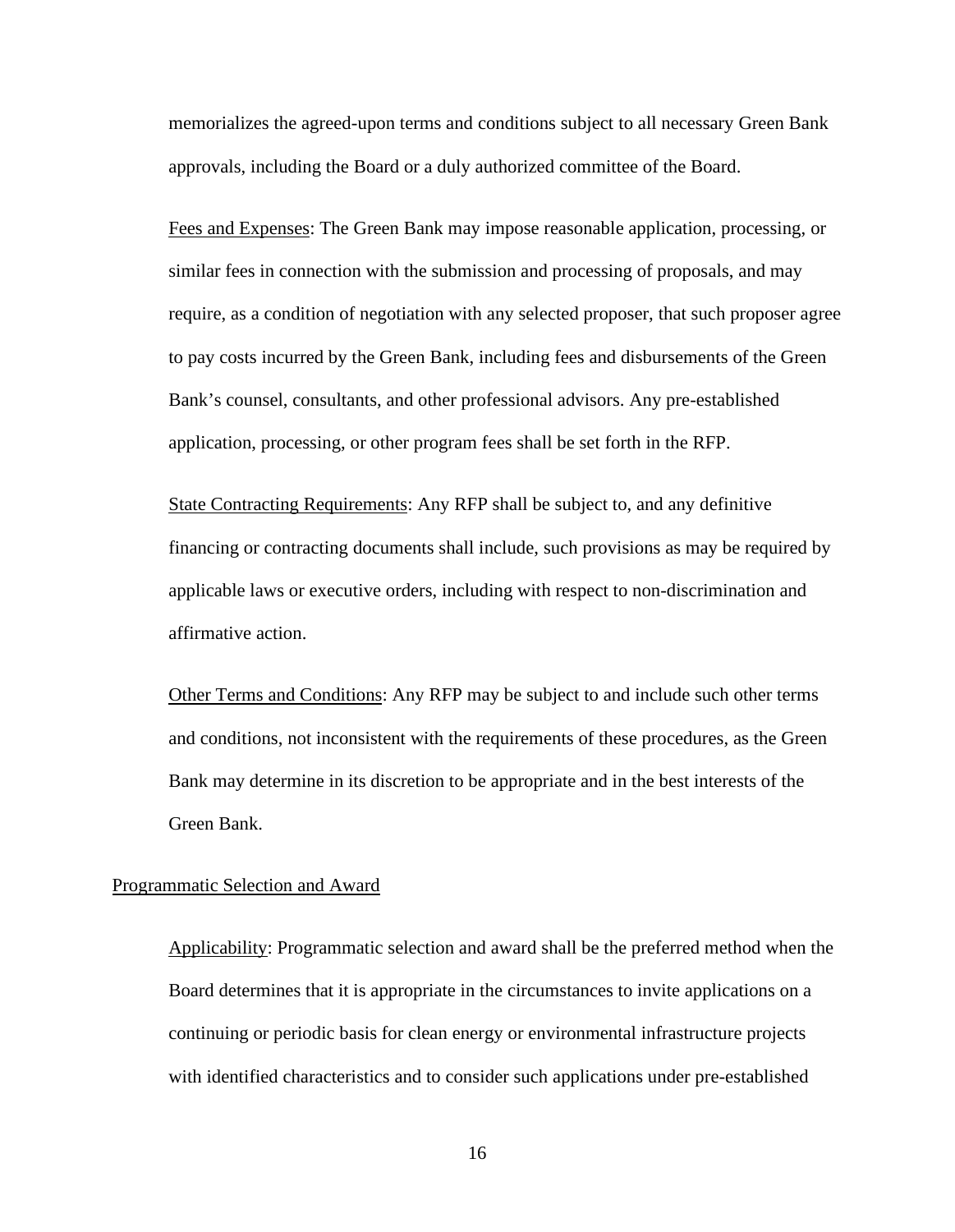program-based qualification, eligibility, and selection criteria, but that it is not necessary or appropriate to evaluate such applications on a comparative basis as part of a competitive RFP process. Any such program may be discontinued, suspended, extended, or expanded at any time by the Board based on its determination of what is appropriate and in the best interests of the Green Bank.

Program Guidelines: Each such program shall be authorized by resolution of the Board and operated and administered by the Green Bank pursuant to program guidelines established by the Green Bank consistent with such Board authorization, which shall at a minimum set forth: (i) applicant qualification requirements; (ii) project eligibility criteria; (iii) the nature and amount of financial assistance available from the Green Bank under the program; (iv) the principal selection criteria; (v) any mandatory terms and conditions under which such funding is available; (vi) the application process, including a standard application form; (vii) applicable application, processing, or other program fees; and (viii) the process by which applications will be considered and acted upon. Such program guidelines may be modified, in whole or in part, from time to time and at any time by the Green Bank, consistent with the authorizing resolution of the Board. A general description of each such program, including the applicable program guidelines, and all such modifications, if any, shall be posted on the Web site of the Green Bank.

Approval; Terms and Conditions of Award: Applications shall be subject to the approval of the Board, or of the President or other officer of the Green Bank if and to the extent so authorized in the authorizing resolution of the Board, after taking into account any report or recommendations of the staff of the Green Bank or an advisory committee, if applicable. Financial support for a project under any such program shall be in such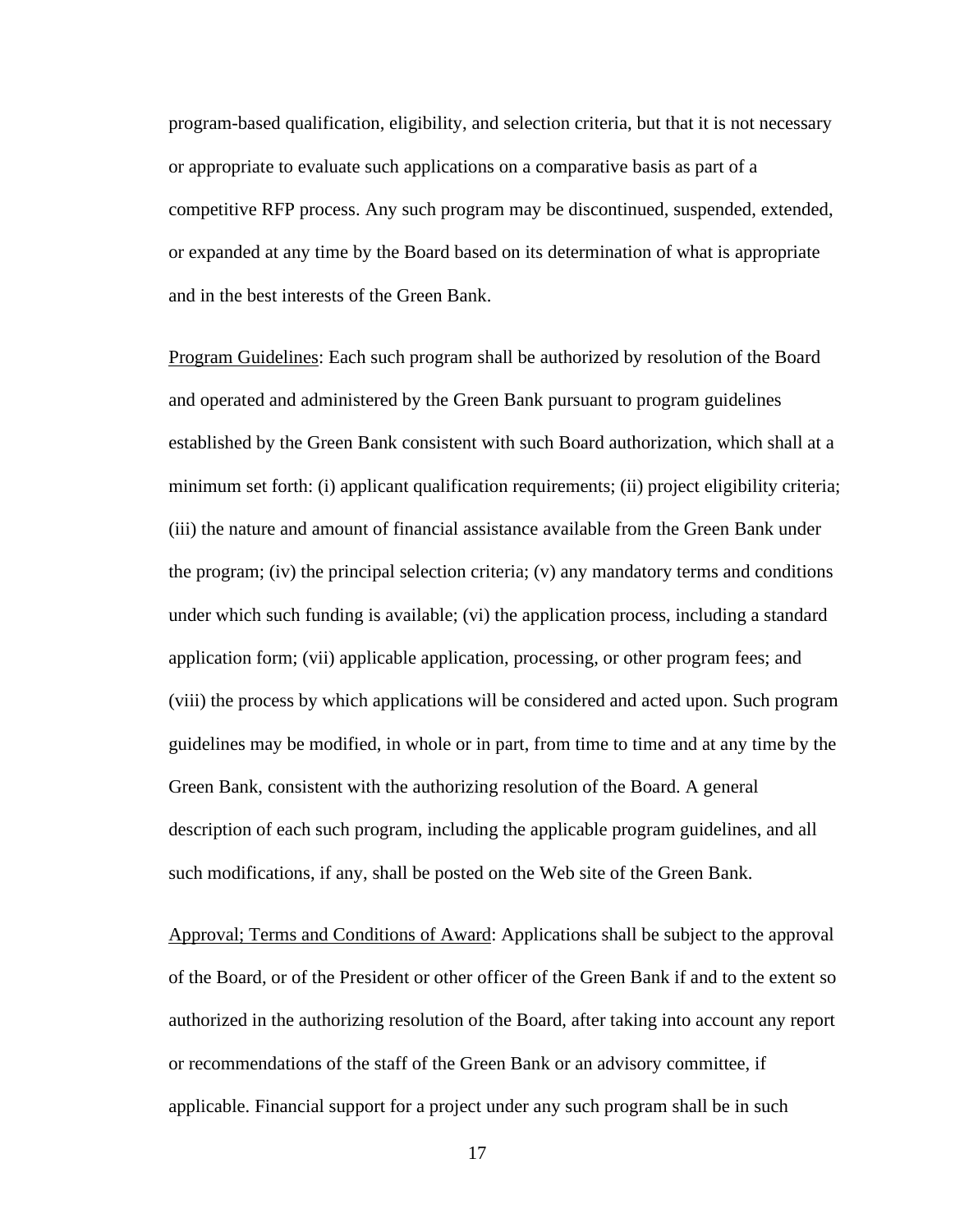amount, and shall be subject to such project-specific terms, conditions, and requirements, as may be determined by the Green Bank within the limits established by the authorizing resolution of the Board and consistent with the program guidelines.

Fees and Expenses: The Green Bank may impose reasonable application, processing, or similar fees in connection with the submission and processing of proposals, and may require, as a condition of negotiation with any selected proposer, that such proposer agree to pay costs incurred by the Green Bank, including fees and disbursements of the Green Bank's counsel, consultants, and other professional advisors. Any pre-established application, processing, or other program fees shall be set forth in the applicable program guidelines.

#### Strategic Selection and Award

Applicability: While the utilization of an open and public process, either competitive or programmatic, for awards from the Green Bank is anticipated most often to be in the best interest of the Green Bank and is to be strongly preferred, there are nevertheless recognized to be certain circumstances in which, based on special capabilities, uniqueness of the opportunity, urgency of need, cost, and similar factors, the public interest and the strategic mission of the Green Bank is best served by direct participation by the Green Bank in, and funding of, a particular project outside of an existing program and absent a competitive process of selection and award. Such strategic selection and award method may be utilized upon an affirmative resolution, adopted by a two-thirds majority of the members of the Board present at a meeting of the Board, determining that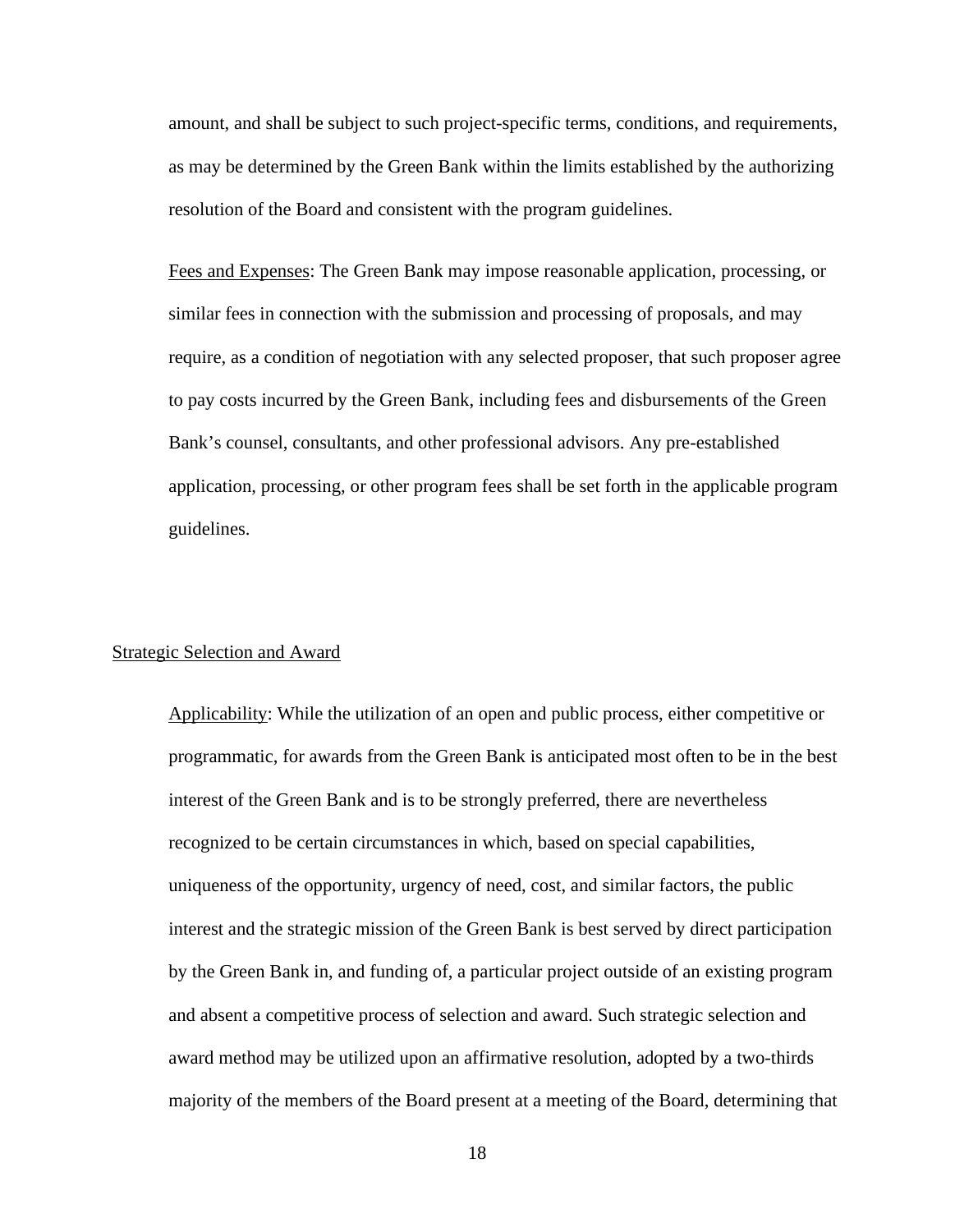the advantages of strategic selection and award clearly outweigh the general public interest in an open and public process based on a finding that at least three (3) of the following characteristics are present and are of predominant importance to the Green Bank:

- (a) Special Capabilities: The opportunity is presented by a party with exceptional experience, expertise, or availability, or holding patent or other proprietary rights of special value to the Green Bank.
- (b) Uniqueness: The opportunity is one-of-a-kind by virtue of location, high visibility, and leverage with other already committed public or private funding or similar unique attributes.
- (c) Strategic Importance: The opportunity has exceptionally strong compatibility with the mission of the Green Bank, including the jobs created by the project or the environmental benefits stemming from the project, or offers the Green Bank an organizational role, participation in governance, a formative or other key role in the industry, high funding leverage potential, broad market reach, exceptional educational or public relations value, or similar special strategic advantages important to the Green Bank.
- (d) Urgency and Timeliness: There is an urgent need to act on the opportunity as a result of public exigency or emergency, or a strategically important opportunity would become unavailable as a result of delay, or it would take an unacceptable length of time for a similar opportunity to reach the same level of readiness.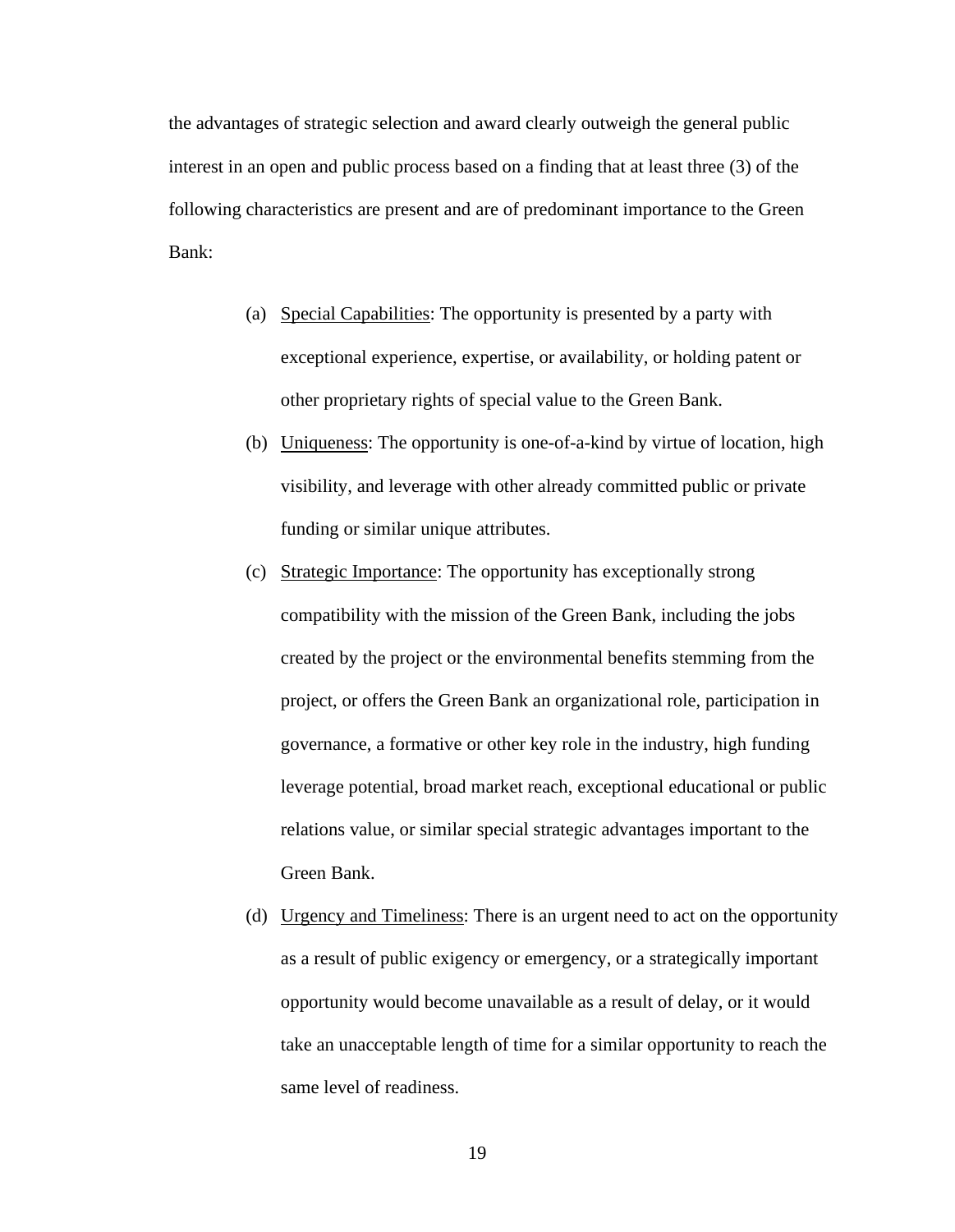(e) Multiphase Project; Follow-on Investment: The opportunity relates to the next phase of a multiphase proposal or the expenditure is necessary to support or protect an existing the Green Bank investment or initiative.

Other Requirements: Awards made by strategic selection and award shall to the extent applicable be otherwise subject to the same (i) Board of Director or Deployment Committee approval requirements and (ii) procedures set forth with respect to competitive selection and award under the headings "Negotiation", "Award", "Fees and Expenses", "State Contracting Requirements", and "Other Terms and Conditions". If the Board of Directors approves of an open competitive process of selection and award with established criteria to encourage the investment and deployment of clean energy and environmental infrastructure projects in Connecticut, such award will not be considered a strategic selection and the additional requirements for a strategic selection shall not be required.

# **XIII. ISSUING AND RETIRING BONDS, BOND ANTICIPATION NOTES, AND OTHER OBLIGATIONS OF THE GREEN BANK**

The Board shall approve the issuance and retirement of all bonds, bond anticipation notes, and other obligations of the Green Bank. Such approval may include, but not be limited to, their form, denominations, maturities, rates, prices, public or private sales, and other provisions important or necessary for their issuance or retirement, including the payment of all expenses, premiums, and commissions in connection therewith.